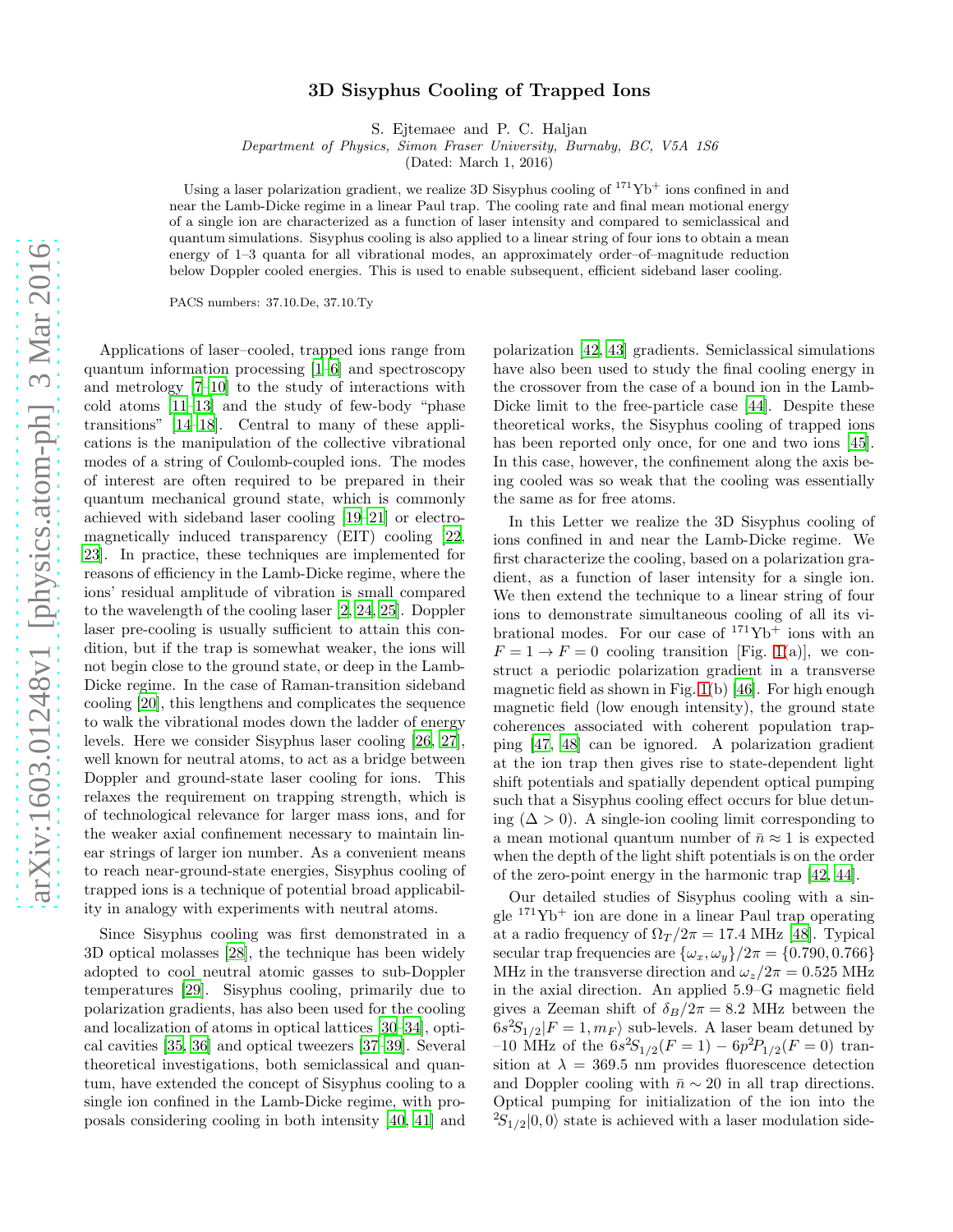

<span id="page-1-0"></span>FIG. 1. (color online) (a) Relevant energy levels of  $171\text{Yb}^+$  for Sisyphus cooling. (b) An example of a single-ion Sisyphus cooling event from optical pumping between shifted harmonic trapping potentials associated with two effective sub–levels of the  ${}^{2}S_{1/2}|F = 1\rangle$  ground state. The shift in potentials is due to dipole forces from the 1D polarization gradient shown, which is formed by counter-propagating, linearly polarized Sisyphus beams in a transverse magnetic field. (c) Laser beam configuration: Double-pass acousto-optic modulators (AOMs) are used to control the power and frequency of the Sisyphus beams, which enter the vacuum chamber and trap from the north and south sides. Perpendicular Raman beams entering from the east and south are used to probe ion motion in the axial  $(\hat{z})$  trap direction; west and south beams are used for the transverse  $(\hat{x} \text{ and } \hat{y})$ directions. Shown at right are the axial and transverse Raman wavevector directions overlaid on the principal axes of the trap.

band driving the  ${}^{2}S_{1/2}(F = 1) - {}^{2}P_{1/2}(F = 1)$  transition.

A polarization–gradient field overlapping the trap is created by two counter-propagating and cross-polarized laser beams with  $\sim$ 40-µm waists. The beams are derived from the Doppler cooling laser [Fig.  $1(c)$ ]. Acousto-optic modulators are used to obtain a detuning of  $\Delta/2\pi = 310$ MHz above the  ${}^{2}S_{1/2}(F = 1) - {}^{2}P_{1/2}(F = 0)$  resonance and allow for independent adjustment of the power  $\left( \langle 45 \rangle \right)$  $\mu$ W) and frequency of the Sisyphus beams. The projections of either beam's wavevector along the trap directions  $(v = \{x, y, z\})$  have magnitudes  $k_v = \frac{2\pi}{\lambda} \{\frac{1}{2}, \frac{1}{2}, \frac{1}{\sqrt{\lambda}}\}$  $\frac{1}{2}$ such that cooling is provided in 3D. The Lamb-Dicke parameters  $\eta_v = k_v r_v$  in terms of the ground-state sizes  $r_v = (\hbar/2m\omega_v)^{1/2}$  are {0.052, 0.053, 0.090}. The polarization of each beam is calibrated in situ from ac Stark shifts measured using microwave Ramsey interferometry between the  ${}^2S_{1/2} |0,0\rangle \equiv |\downarrow\rangle$  and  ${}^2S_{1/2} |1,0\rangle \equiv |\uparrow\rangle$  states. The single-beam intensities  $I$ , or equivalently on-resonant saturation parameters  $s_0 = I/(51 \text{ mW/cm}^2)$ , are also determined in this way, and are balanced to better than 10%. During Sisyphus cooling, the ion can be weakly optically pumped via the  ${}^{2}P_{1/2}|F = 1\rangle$  state into the dark  $|\downarrow\rangle$  state and so out of the cooling cycle. To repump the ion, we use a pulsed sequence consisting of periods of Sisyphus cooling interleaved with reset operations composed of a 10- $\mu$ s optical pumping pulse followed by a 90- $\mu$ s microwave  $\pi$ -pulse to prepare the ion in the  $|\uparrow\rangle$  state. For optimal Sisyphus cooling of a single ion we should set the maximum of the polarization gradient at the center of the trap [\[40,](#page-4-26) [42](#page-4-28)], which requires interferometric stability between the Sisyphus beams. Instead, we introduce a 0.080–MHz frequency difference between the beams to average over their relative phase – and its slow drifts – with a concomitant decrease in cooling rate and increase in cooling limit.

The Sisyphus cooling is assessed with thermometry

based on motion-sensitive, two-photon carrier transitions, for example  $|\downarrow\rangle|n_z\rangle \leftrightarrow |\uparrow\rangle|n_z\rangle$  [\[2](#page-4-12)]. A set of three off-resonant Raman beams (detuned by 100 GHz) allows us to obtain a carrier transition that is sensitive to motion in either the axial or transverse direction (see Fig.  $1(c)$ ). The experiment sequence [Fig.  $2(a)$ ] involves 6.6 ms of Doppler cooling, then Sisyphus cooling, and finally thermometry operations. The thermometry involves the acquisition of a carrier Rabi oscillation with initialization via optical pumping to  $|\downarrow\rangle$ , and internal-state readout via state-sensitive fluorescence detection.

We first measure the Sisyphus cooling rate as a function of laser intensity. The cooling rate at each intensity value is extracted from a set of measurements of  $\bar{n}$  at different Sisyphus cooling times, where the value of  $\bar{n}$  at each time is obtained from a fit to the carrier Rabi oscillation [Figs.  $2(b)-2(e)$ ]. We vary the Sisyphus cooling time by varying the number of Sisyphus pulses with their duration kept constant. The pulse duration for a given beam intensity is set to keep the probability of pumping out of the cooling cycle to 15%. The fit function for the Rabi oscillation assumes an initial thermal distribution of motional Fock states and includes fixed corrections for detection efficiencies. The only free fit parameters are  $\bar{n}$  and a carrier Rabi frequency scale. In the transverse direction, our Raman setup couples to both  $x$  and  $y$  motions with equal Raman wavevector projection onto each axis [Fig.  $1(c)$ ]. We use an approximate 2D model for the transverse fits in which we assume the same  $\bar{n}$  for both axes and ignore the effect of Raman transitions related to cross-mode coupling between the axes [\[2\]](#page-4-12). Even though we do not resolve the closest of these transitions to the carrier, simulations show that the fit model is adequate for the  $\bar{n}$  range considered ( $\leq 5\%$  systematic effect at highest  $\bar{n}$  values) [\[49](#page-4-35)].

Typical cooling dynamics at  $s_0 = 11$  are shown in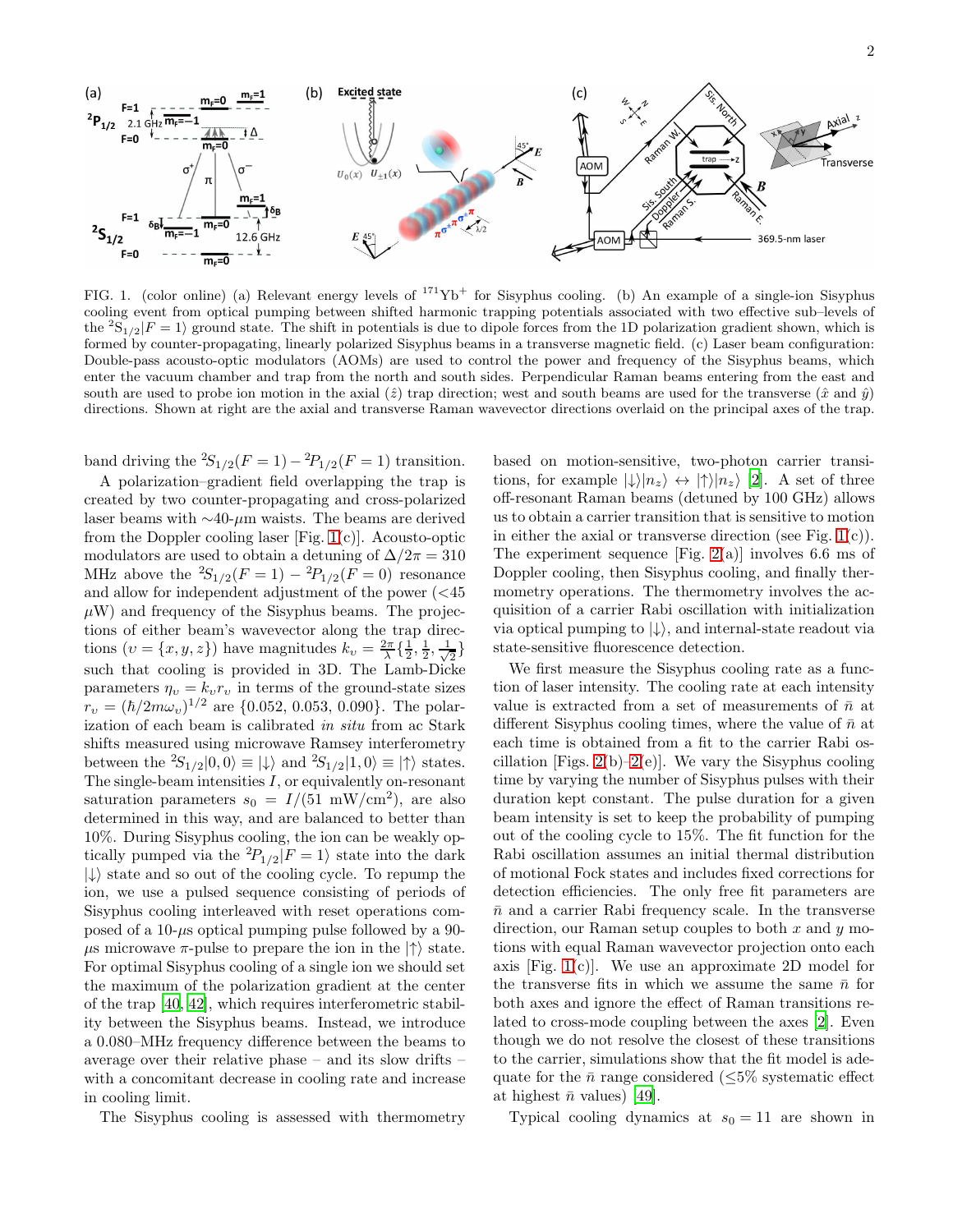

<span id="page-2-0"></span>FIG. 2. (color online) (a) Experiment sequence for assessing Sisyphus cooling of a single trapped ion. Each step of the  $N_c$ -pulse Sisyphus sequence involves a cooling pulse and a reset (i.e. repump) to the  $|\uparrow\rangle$  state using optical pumping (OP) and microwave pulses. (b–e) Raman carrier Rabi oscillations in the  $(b)$ – $(c)$  transverse and  $(d)$ – $(e)$  axial directions with cooling times of  $[(b),(d)]$  10×0.1 ms and  $[(c),(e)]$  80×0.1 ms. Gray lines are the measured probability  $P_{\uparrow}$  of obtaining  $|\uparrow\rangle$  averaged over 50 runs per time value. Red and blue lines are fits to extract  $\bar{n}$ . (f) Cooling dynamics for transverse (blue) and axial (red) directions at  $s_0 = 11$ . Error bars are statistical uncertainties from fits. Dashed lines are exponential fits used to extract the cooling rate. Only points with  $\bar{n} \leq 15$  are considered to omit the initial cooling dynamics.

Fig. [2\(](#page-2-0)f) for both the axial and transverse directions. An exponential fit is used to extract a cooling time constant τ. Since on average the ion is cooled 85% of the time, due to the effect of pumping dark, our plotted cooling rate is calculated as  $\Gamma_c = (\tau/0.85)^{-1}$ . Figures [3\(](#page-2-1)a)[–3\(](#page-2-1)b) show the intensity dependence of the axial and transverse cooling rates. The cooling rates in the two directions compare within a factor of 2 of each other over the measured range, spanning more than a factor of 40. Power-law fits of the axial and transverse data give exponents 1.98(6) and 1.91(3) respectively, which match well with the expected  $s_0^2$  scaling in the Lamb-Dicke regime and in the absence of coherences between Zeeman levels [\[42](#page-4-28), [49](#page-4-35)].

Next, we measure the steady-state mean occupation number  $\bar{n}_{ss}$  as a function of laser intensity. Potential heating sources such as micro-motion and laser power noise are checked and minimized (if necessary) on a regular basis during data collection. At each intensity, the single-pulse cooling time is set to keep the probability of pumping out of the cooling cycle at a fixed value of 20%, and a cooling time in excess of  $9\tau$  is chosen to allow the energy of the ion to reach equilibrium. Figures  $3(c)-3(d)$ show the intensity dependence of  $\bar{n}_{ss}$  for both the axial and transverse directions. In each case, a cooling limit of  $\bar{n}_{ss} \simeq 1.5-2$  is obtained at an optimum intensity. The lower optimum intensity in the less strongly confined axial direction is consistent with the theoretical expectation for an ion in the Lamb-Dicke regime [\[40,](#page-4-26) [42\]](#page-4-28).

Both semiclassical and quantum simulations are per-



<span id="page-2-1"></span>FIG. 3. (color online) Sisyphus cooling rate  $\Gamma_c$  (top) and steady-state mean phonon number  $\bar{n}_{ss}$  (bottom) as a function of single-beam saturation parameter  $s_0$  for the transverse direction (left) and axial direction (right). Panels include experimental data (black filled circles) and predictions from 1D (dashed blue line) and 3D (solid blue line) semiclassical simulations, and 1D quantum simulations with initial  $n_i = 8$  Fock state (dotted red line) and initial  $\bar{n} = 22$  thermal state (red circles). Semiclassical simulations average over 1000 Monte Carlo runs. Quantum simulations average over 40 (80) runs for Fock (thermal) initial states. Vertical error bars for data are statistical uncertainties from fits, and horizontal error bars account for calibration uncertainty and drifts in laser intensity. In (b), error bars for the quantum simulation with thermal initial state are bootstrap uncertainties. Shaded error bands and error bars for quantum simulations in (c) and (d) show the standard deviation of fluctuations at steady state.

formed to assess the experimental results. For all simulations the trap is treated in the pseudo-potential approximation, and a 0.080–MHz frequency difference between the Sisyphus beams is included. We consider both 1D and 3D semiclassical Monte Carlo simulations, which treat the motion of the ion classically and include a period of Doppler cooling followed by Sisyphus cooling to match the experiment. The Sisyphus cooling model follows the rate-equation approach of [\[44\]](#page-4-30) with the appropriate diffusion heating terms calculated according to [\[50,](#page-4-36) [51\]](#page-4-37). The effect of photon scattering from the  ${}^{2}P_{1/2}|F = 1\rangle$  states, which is omitted in the simulations, is included in the  $\bar{n}_{ss}$ values presented through an intensity–dependent correction determined analytically [\[49\]](#page-4-35). The quantum simulation is implemented in 1D with the Monte-Carlo wavefunction method [\[52\]](#page-4-38) according to [\[53](#page-4-39)]. It includes the hyperfine structure of the  ${}^{2}S_{1/2}$  ${}^{-2}P_{1/2}$  transition and coherences between Zeeman levels, but ignores any coherences between F-levels. The  ${}^2S_{1/2}|0,0\rangle$  state is effectively eliminated by assuming an instantaneous recoilless repump. The majority of our quantum simulations use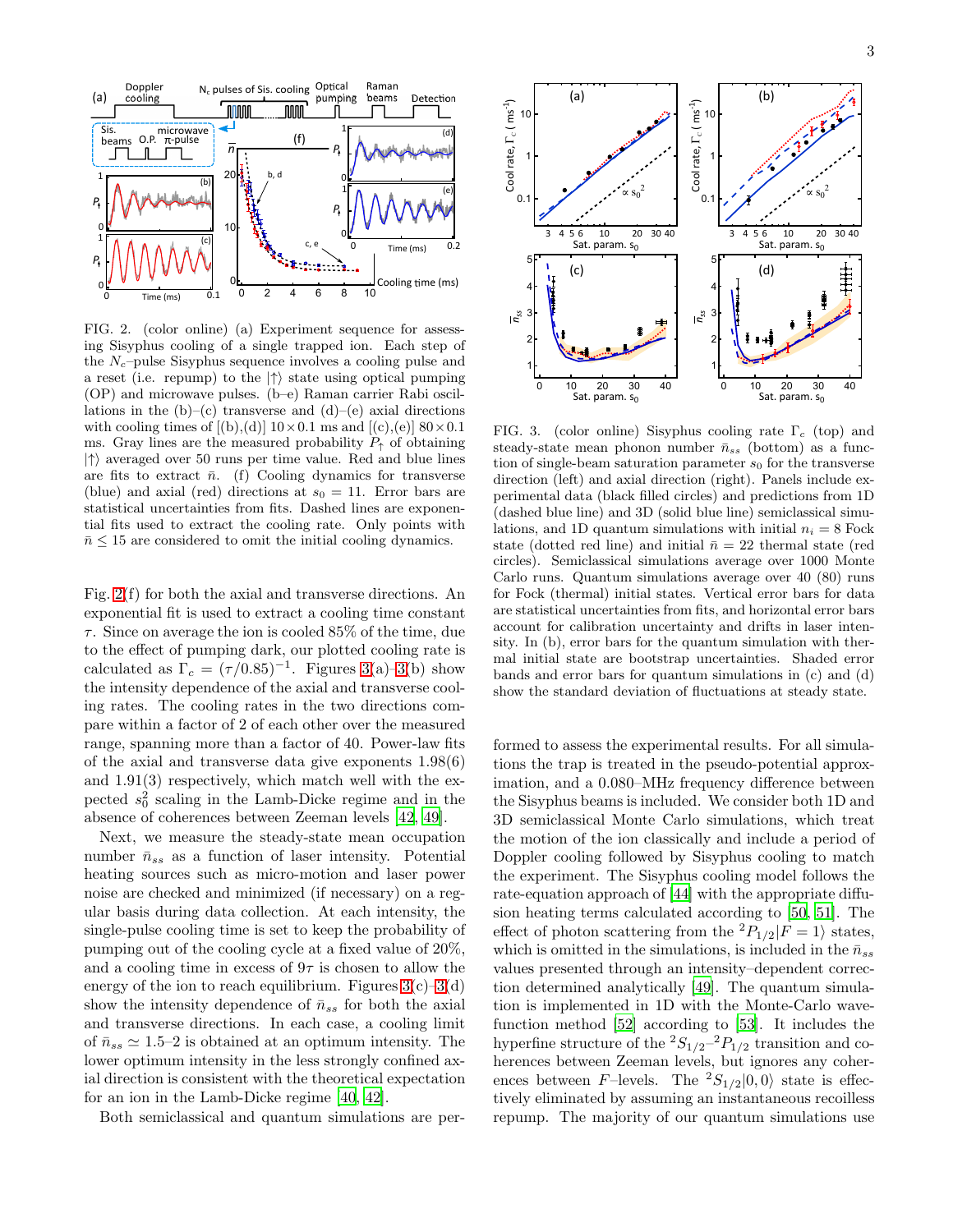an initial Fock state of  $n_i = 8$  and are limited to a Hilbert space of 20 motional  $n$ -levels in order to restrict the computational time required. A limited subset of points is repeated with a thermal initial state at Doppler temperature and a Hilbert space of 200 n–levels.

For the transverse cooling rate  $[Fig. 3(a)]$  $[Fig. 3(a)]$  $[Fig. 3(a)]$ , all the simulation models match the experimental results fairly well. In the weaker axial direction [Fig. [3\(](#page-2-1)b)], the 3D semiclassical simulation matches the data better overall than the 1D semiclassical simulation and distinctly better than the quantum simulation with  $n_i = 8$ . The discrepancy between the 1D and 3D semiclassical simulations (by a factor of 2–3) suggests that the axial cooling behavior is affected by the transverse motion, perhaps due to motional coupling or due to the additional delocalization of the ion. Simulations in a tighter trap by a factor of three (that is deeper in the Lamb-Dicke regime) do not show this difference. The higher axial cooling rate predicted by the 1D quantum simulation with  $n_i = 8$ , by an overall factor of 3–4, is related to the lower initial motional energy used in the calculation. As shown in Fig. [3\(](#page-2-1)b), a thermal initial state with a Doppler cooled value of  $\bar{n} = 22$  brings the quantum result in line with the 1D semiclassical simulation and closer to the experimental data, indicating the effect of deviations from the Lamb-Dicke regime in the early cooling dynamics.

For the transverse  $\bar{n}_{ss}$  in Fig. [3\(](#page-2-1)c), the quantum and semiclassical simulations lie close to one another and only show a small discrepancy with the data over the intensity range considered. In the axial direction, there is a much stronger discrepancy between the experiment and theory by up to a factor of 2, although the general behaviors still agree. While the source of the discrepancies remains to be identified, we have verified that the carrier thermometry does not present a measurement limit.

In the final experiment, we extend Sisyphus cooling to a linear string of ions, specifically  $N = 4$  ions confined in a slightly weaker axial trap with  $\omega_z/2\pi = 0.34$  MHz. All the ions in the  $16-\mu m$  long string interact with the polarizaton gradient field. We choose  $s_0 = 15$  and apply the cooling for a duration of  $30 \times 0.2$  ms. The experimental sequence is the same as for a single ion; however, for thermometry of each vibrational normal mode, we measure red-sideband Rabi oscillations starting from either the  $|\downarrow\downarrow\downarrow\downarrow\rangle$  or the  $|\uparrow\uparrow\uparrow\rangle$  state, and fit the oscillations together to find  $\bar{n}_{ss}$  for an assumed thermal distribution [\[54\]](#page-4-40). The Raman beams nominally uniformly illuminate the ions. Figure [4\(](#page-3-0)a) shows an example of the Rabi oscillations for the y-axis zigzag mode. The fit function ignores spectator–mode effects [\[2\]](#page-4-12), which are expected to be small given that all modes are Sisyphus cooled. We also modify the fit function to account for experimental imperfections in the Raman transition, including optical pumping as a result of spontaneous emission and loss of contrast due to residual intensity inhomogeneities across the ion string. Figure [4\(](#page-3-0)b) shows the mean vibrational



<span id="page-3-0"></span>FIG. 4. (color online) (a) Raman Rabi oscillations on the first red sideband transition for the  $y$ –zigzag vibrational mode  $(\omega/2\pi=0.48 \text{ MHz})$  in a Sisyphus-cooled linear string of four  $171'Yb^+$  ions. Initial internal state is either  $|\downarrow,\downarrow,\downarrow,\downarrow\rangle$  (red) or  $|\uparrow, \uparrow, \uparrow, \uparrow \rangle$  (blue). Vertical scale proportional to the number of ions in  $|\uparrow\rangle$  averaged over 50 runs. Black lines are a combined fit to extract  $\bar{n}_{ss} = 1.95(4)$  and include approximate models for optical pumping and contrast loss for red and blue curves, respectively. (b) Mean phonon number for all fourion vibrational modes following Sisyphus cooling at  $s_0 = 15$ . Trap frequencies {0.84, 0.87, 0.34} MHz. Dashed line shows  $\omega^{-1}$  scaling for reference. (c) Same mode as (a) but Sisyphus then sideband cooled ( $\bar{n} \leq 0.05$  from fit).

number  $\bar{n}_{ss}$  following Sisyphus cooling for all of the 3N normal modes as a function of their frequency. The Sisyphus cooling reduces the energy of all modes to  $\bar{n}_{ss} \leq 3$ . Starting from the Sisyphus cooled string, we have implemented separate sideband cooling of all modes with a typical result of  $\bar{n}$  < 0.05 (for example, Fig. [4\(](#page-3-0)c)).

In conclusion, Sisyphus laser cooling has been used to reduce the thermal energy of trapped ions in 3D by approximately an order of magnitude, thereby bridging Doppler and sideband cooling in our setup. In addition to providing near ground-state cooling, Sisyphus cooling benefits from a simplicity and robustness because it is not a resonant process, and so does not require fine tuning of multiple cooling parameters. The Sisyphus technique is convenient to implement since it requires only modest optical power and uses the same single direction of optical access as for Doppler cooling. In future, the Sisyphus cooling time could be reduced in our setup by eliminating the pulsed reset in favor of a continuously active repump laser. Further investigation of the cooling performance with respect to a range of parameters, and the cross-over to behavior outside the Lamb-Dicke regime [\[44\]](#page-4-30), will be presented elsewhere [\[49](#page-4-35)]. The Sisyphus technique should immediately extend to ion strings at least moderately larger than four ions. This opens up the possibility in our setup to explore dynamics of the linear-zigzag transition in and near the quantum regime [\[55\]](#page-5-0), and should be of interest for recent proposals to study heat transport in ion strings [\[56](#page-5-1)[–60](#page-5-2)]. Sisyphus cooling may also be useful in quantum information applications where ground-state cooling is not required, for example in microwave-based quantum logic [\[61](#page-5-3)[–63](#page-5-4)] or other proposed schemes [\[64\]](#page-5-5).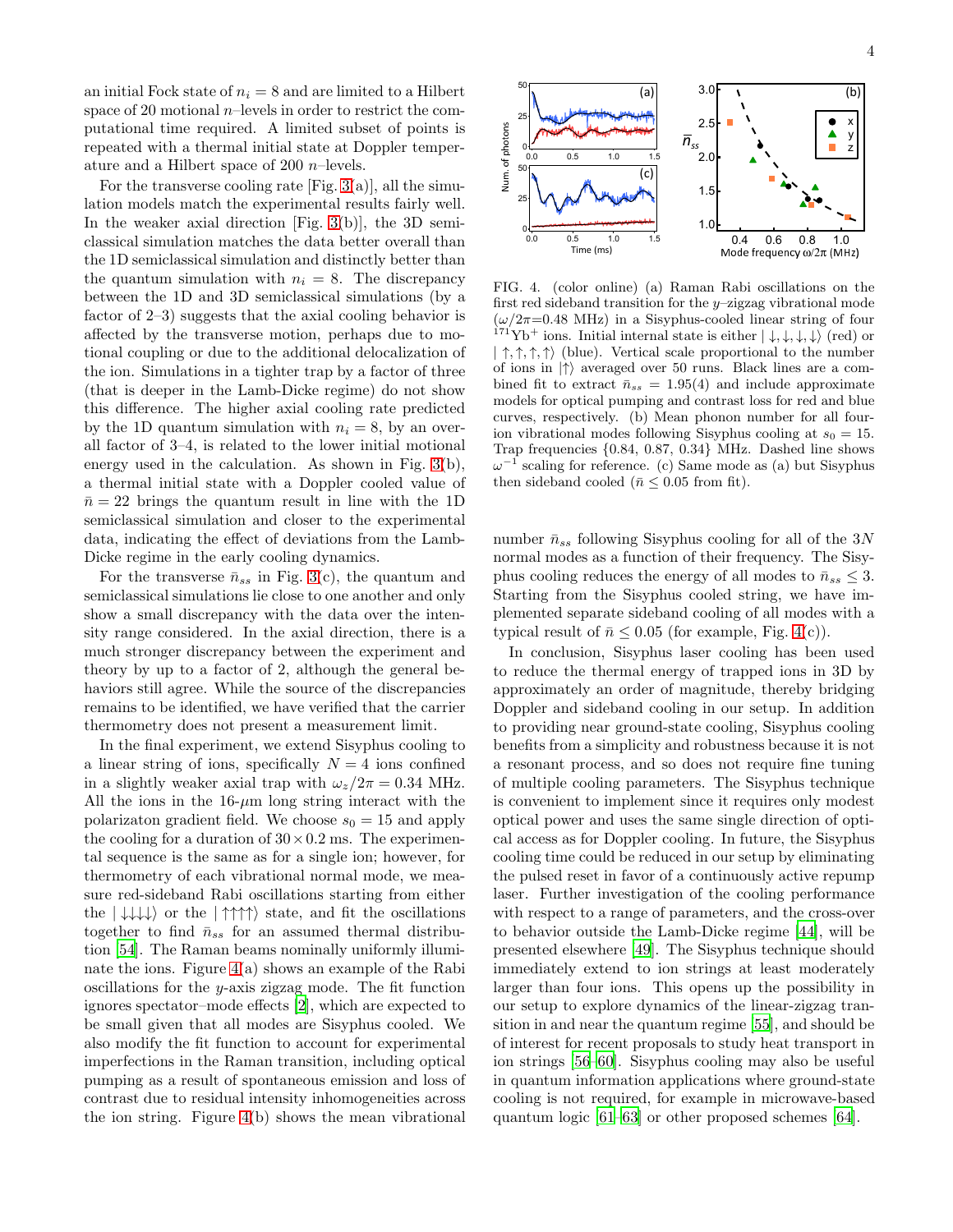[Rev. Mod. Phys.](http://dx.doi.org/ 10.1103/RevModPhys.75.281) 75, 281 (2003).

- <span id="page-4-0"></span>[1] J. I. Cirac and P. Zoller, [Phys. Rev. Lett.](http://dx.doi.org/10.1103/PhysRevLett.74.4091) 74, 4091 (1995).
- <span id="page-4-12"></span>[2] D. Wineland, C. Monroe, W. M. Itano, D. Leibfried, B. E. King, and D. M. Meekhof, J. Res. Natl. Inst. Stand. and Technol. 103, 259 (1998).
- [3] R. Blatt and D. Wineland, Nature 453[, 1008 \(2008\).](http://dx.doi.org/10.1038/nature07125)
- [4] M. Johanning, A. Braun, N. Timoney, V. Elman, W. Neuhauser, and C. Wunderlich, [Phys. Rev. Lett.](http://dx.doi.org/ 10.1103/PhysRevLett.102.073004) 102, 073004 (2009).
- [5] R. Islam, E. Edwards, K. Kim, S. Korenblit, C. Noh, H. Carmichael, G.-D. Lin, L.-M. Duan, C.- C. Joseph Wang, J. Freericks, and C. Monroe, [Nat Commun](http://dx.doi.org/10.1038/ncomms1374) 2, 377 (2011).
- <span id="page-4-1"></span>[6] R. Blatt and C. F. Roos, Nat Phys 8[, 277 \(2012\).](http://dx.doi.org/10.1038/nphys2252)<br>[7] T. Schneider, E. Peik, and C.
- <span id="page-4-2"></span>[7] T. Schneider, E. Peik, and C. Tamm, [Phys. Rev. Lett.](http://dx.doi.org/10.1103/PhysRevLett.94.230801) 94, 230801 (2005).
- [8] C. F. Roos, M. Chwalla, K. Kim, M. Riebe, and R. Blatt, Nature 443[, 316 \(2006\).](http://dx.doi.org/ 10.1038/nature05101)
- [9] T. Rosenband, D. B. Hume, P. O. Schmidt, C. W. Chou, A. Brusch, L. Lorini, W. H. Oskay, R. E. Drullinger, T. M. Fortier, J. E. Stalnaker, S. A. Diddams, W. C. Swann, N. R. Newbury, W. M. Itano, D. J. Wineland, and J. C. Bergquist, Science 319[, 1808 \(2008\).](http://dx.doi.org/ 10.1126/science.1154622)
- <span id="page-4-3"></span>[10] K. Hosaka, S. A. Webster, A. Stannard, B. R. Walton, H. S. Margolis, and P. Gill, Phys. Rev. A 79[, 033403 \(2009\).](http://dx.doi.org/ 10.1103/PhysRevA.79.033403)
- <span id="page-4-4"></span>[11] A. T. Grier, M. Cetina, F. Oručević, and V. Vuletić, [Phys. Rev. Lett.](http://dx.doi.org/ 10.1103/PhysRevLett.102.223201) 102, 223201 (2009).
- [12] C. Zipkes, S. Palzer, C. Sias, and M. Kohl, Nature 464[, 388 \(2010\).](http://dx.doi.org/10.1038/nature08865)
- <span id="page-4-5"></span>[13] S. Haze, R. Saito, M. Fujinaga, and T. Mukaiyama, Phys. Rev. A **91**[, 032709 \(2015\).](http://dx.doi.org/10.1103/PhysRevA.91.032709)<br>S. Eitemaee and P.
- <span id="page-4-6"></span>[14] S. Ejtemaee and P. C. Haljan, Phys. Rev. A 87[, 051401 \(2013\).](http://dx.doi.org/10.1103/PhysRevA.87.051401)
- [15] K. Pyka, J. Keller, H. L. Partner, R. Nigmatullin, T. Burgermeister, D. M. Meier, K. Kuhlmann, A. Retzker, M. B. Plenio, W. H. Zurek, A. del Campo, and T. E. Mehlstäubler, [Nat Commun](http://dx.doi.org/10.1038/ncomms3291) 4 (2013).
- [16] S. Ulm, J. Roßnagel, G. Jacob, C. Degnther, S. T. Dawkins, U. G. Poschinger, R. Nigmatullin, A. Retzker, M. B. Plenio, F. Schmidt-Kaler, and K. Singer, [Nat Commun](http://dx.doi.org/10.1038/ncomms3290) 4 (2013).
- [17] M. B. Plenio and A. Retzker, [Annalen der Physik](http://dx.doi.org/10.1002/andp.201300740) 525, A159 (2013).
- <span id="page-4-7"></span>[18] A. Bylinskii, D. Gangloff, and V. Vuletic, Science 348[, 1115 \(2015\).](http://dx.doi.org/10.1126/science.1261422)
- <span id="page-4-8"></span>[19] F. Diedrich, J. C. Bergquist, W. M. Itano, and D. J. Wineland, [Phys. Rev. Lett.](http://dx.doi.org/10.1103/PhysRevLett.62.403) 62, 403 (1989).
- <span id="page-4-15"></span>[20] C. Monroe, D. M. Meekhof, B. E. King, S. R. Jefferts, W. M. Itano, D. J. Wineland, and P. Gould, [Phys. Rev. Lett.](http://dx.doi.org/ 10.1103/PhysRevLett.75.4011) 75, 4011 (1995).
- <span id="page-4-9"></span>[21] B. E. King, C. S. Wood, C. J. Myatt, Q. A. Turchette, D. Leibfried, W. M. Itano, C. Monroe, and D. J. Wineland, [Phys. Rev. Lett.](http://dx.doi.org/ 10.1103/PhysRevLett.81.1525) 81, 1525 (1998).
- <span id="page-4-10"></span>[22] C. F. Roos, D. Leibfried, A. Mundt, F. Schmidt-Kaler, J. Eschner, and R. Blatt, [Phys. Rev. Lett.](http://dx.doi.org/ 10.1103/PhysRevLett.85.5547) 85, 5547 (2000).
- <span id="page-4-11"></span>[23] Y. Lin, J. P. Gaebler, T. R. Tan, R. Bowler, J. D. Jost, D. Leibfried, and D. J. Wineland, [Phys. Rev. Lett.](http://dx.doi.org/ 10.1103/PhysRevLett.110.153002) 110, 153002 (2013).
- <span id="page-4-13"></span>[24] D. Leibfried, R. Blatt, C. Monroe, and D. Wineland,
- <span id="page-4-14"></span>[25] J. Eschner, G. Morigi, F. Schmidt-Kaler, and R. Blatt, [J. Opt. Soc. Am. B](http://dx.doi.org/10.1364/JOSAB.20.001003) 20, 1003 (2003).
- <span id="page-4-16"></span>[26] J. Dalibard and C. Cohen-Tannoudji, [J. Opt. Soc. Am. B](http://dx.doi.org/10.1364/JOSAB.6.002023) 6, 2023 (1989).
- <span id="page-4-17"></span>[27] P. J. Ungar, D. S. Weiss, E. Riis, and S. Chu, [J. Opt. Soc. Am. B](http://dx.doi.org/ 10.1364/JOSAB.6.002058) 6, 2058 (1989).
- <span id="page-4-18"></span>[28] P. D. Lett, R. N. Watts, C. I. Westbrook, W. D. Phillips, P. L. Gould, and H. J. Metcalf, [Phys. Rev. Lett.](http://dx.doi.org/ 10.1103/PhysRevLett.61.169) 61, 169 (1988).
- <span id="page-4-19"></span>[29] H. J. Metcalf and P. van der Straten, Laser cooling and trapping (Springer, 1999).
- <span id="page-4-20"></span>[30] P. S. Jessen, C. Gerz, P. D. Lett, W. D. Phillips, S. L. Rolston, R. J. C. Spreeuw, and C. I. Westbrook, [Phys. Rev. Lett.](http://dx.doi.org/ 10.1103/PhysRevLett.69.49) 69, 49 (1992).
- [31] P. Verkerk, B. Lounis, C. Salomon, C. Cohen-Tannoudji, J.-Y. Courtois, and G. Grynberg, [Phys. Rev. Lett.](http://dx.doi.org/ 10.1103/PhysRevLett.68.3861) 68, 3861 (1992).
- [32] A. Kastberg, W. D. Phillips, S. L. Rolston, R. J. C. Spreeuw, and P. S. Jessen, [Phys. Rev. Lett.](http://dx.doi.org/10.1103/PhysRevLett.74.1542) 74, 1542 (1995).
- [33] S. L. Winoto, M. T. DePue, N. E. Bramall, and D. S. Weiss, [Phys. Rev. A](http://dx.doi.org/10.1103/PhysRevA.59.R19) 59, R19 (1999).
- <span id="page-4-21"></span>[34] W. S. Bakr, A. Peng, M. E. Tai, R. Ma, J. Simon, J. I. Gillen, S. Flling, L. Pollet, and M. Greiner, Science 329[, 547 \(2010\).](http://dx.doi.org/10.1126/science.1192368)
- <span id="page-4-22"></span>[35] S. Nuszmann, K. Murr, M. Hijlkema, B. Weber, A. Kuhn, and G. Rempe, Nat Phys 1[, 122 \(2005\).](http://dx.doi.org/ 10.1038/nphys120)
- <span id="page-4-23"></span>[36] A. D. Boozer, A. Boca, R. Miller, T. E. Northup, and H. J. Kimble, [Phys. Rev. Lett.](http://dx.doi.org/ 10.1103/PhysRevLett.97.083602) 97, 083602 (2006).
- <span id="page-4-24"></span>[37] N. Schlosser, G. Reymond, I. Protsenko, and P. Grangier, Nature 411[, 1024 \(2001\).](http://dx.doi.org/10.1038/35082512)
- [38] A. M. Kaufman, B. J. Lester, and C. A. Regal, Phys. Rev. X 2[, 041014 \(2012\).](http://dx.doi.org/10.1103/PhysRevX.2.041014)
- <span id="page-4-25"></span>[39] M. McGovern, A. J. Hilliard, T. Grünzweig, and M. F. Andersen, Opt. Lett. 36[, 1041 \(2011\).](http://dx.doi.org/10.1364/OL.36.001041)
- <span id="page-4-26"></span>[40] D. J. Wineland, J. Dalibard, and C. Cohen-Tannoudji, [J. Opt. Soc. Am. B](http://dx.doi.org/10.1364/JOSAB.9.000032) 9, 32 (1992).
- <span id="page-4-27"></span>[41] J. I. Cirac, R. Blatt, P. Zoller, and W. D. Phillips, [Phys. Rev. A](http://dx.doi.org/ 10.1103/PhysRevA.46.2668) 46, 2668 (1992).
- <span id="page-4-28"></span>[42] J. I. Cirac, R. Blatt, A. S. Parkins, and P. Zoller, [Phys. Rev. A](http://dx.doi.org/10.1103/PhysRevA.48.1434) 48, 1434 (1993).
- <span id="page-4-29"></span>[43] S. M. Yoo and J. Javanainen, [Phys. Rev. A](http://dx.doi.org/10.1103/PhysRevA.48.R30) 48, R30 (1993).
- <span id="page-4-30"></span>[44] Y. Li and Mølmer, Laser Physics 4, 829 (1994).
- <span id="page-4-31"></span>[45] G. Birkl, J. A. Yeazell, R. Rückerl, and H. Walther, [Europhys. Lett.](http://stacks.iop.org/0295-5075/27/i=3/a=005) 27, 197 (1994).
- <span id="page-4-32"></span>[46] P. van der Straten, S.-Q. Shang, B. Sheehy, H. Metcalf, and G. Nienhuis, Phys. Rev. A 47[, 4160 \(1993\).](http://dx.doi.org/10.1103/PhysRevA.47.4160)
- <span id="page-4-33"></span>[47] D. J. Berkeland and M. G. Boshier, Phys. Rev. A 65[, 033413 \(2002\).](http://dx.doi.org/10.1103/PhysRevA.65.033413)
- <span id="page-4-34"></span>[48] S. Ejtemaee, R. Thomas, and P. C. Haljan, Phys. Rev. A 82[, 063419 \(2010\).](http://dx.doi.org/10.1103/PhysRevA.82.063419)
- <span id="page-4-35"></span>[49] S. Ejtemaee and P. C. Haljan, in preparation.
- <span id="page-4-36"></span>[50] J. P. Gordon and A. Ashkin, [Phys. Rev. A](http://dx.doi.org/10.1103/PhysRevA.21.1606) 21, 1606 (1980).
- <span id="page-4-37"></span>[51] G. Nienhuis, P. van der Straten, and S.-Q. Shang, [Phys. Rev. A](http://dx.doi.org/10.1103/PhysRevA.44.462) 44, 462 (1991).
- <span id="page-4-38"></span>[52] J. Dalibard, Y. Castin, and K. Mølmer, [Phys. Rev. Lett.](http://dx.doi.org/10.1103/PhysRevLett.68.580) 68, 580 (1992).
- <span id="page-4-39"></span>[53] J. Johansson, P. Nation, and F. Nori, [Computer Physics Communications](http://dx.doi.org/10.1016/j.cpc.2012.11.019) 184, 1234 (2013).
- <span id="page-4-40"></span>[54] This is equivalent to thermometry based on red and blue sidebands described in [\[24\]](#page-4-13).